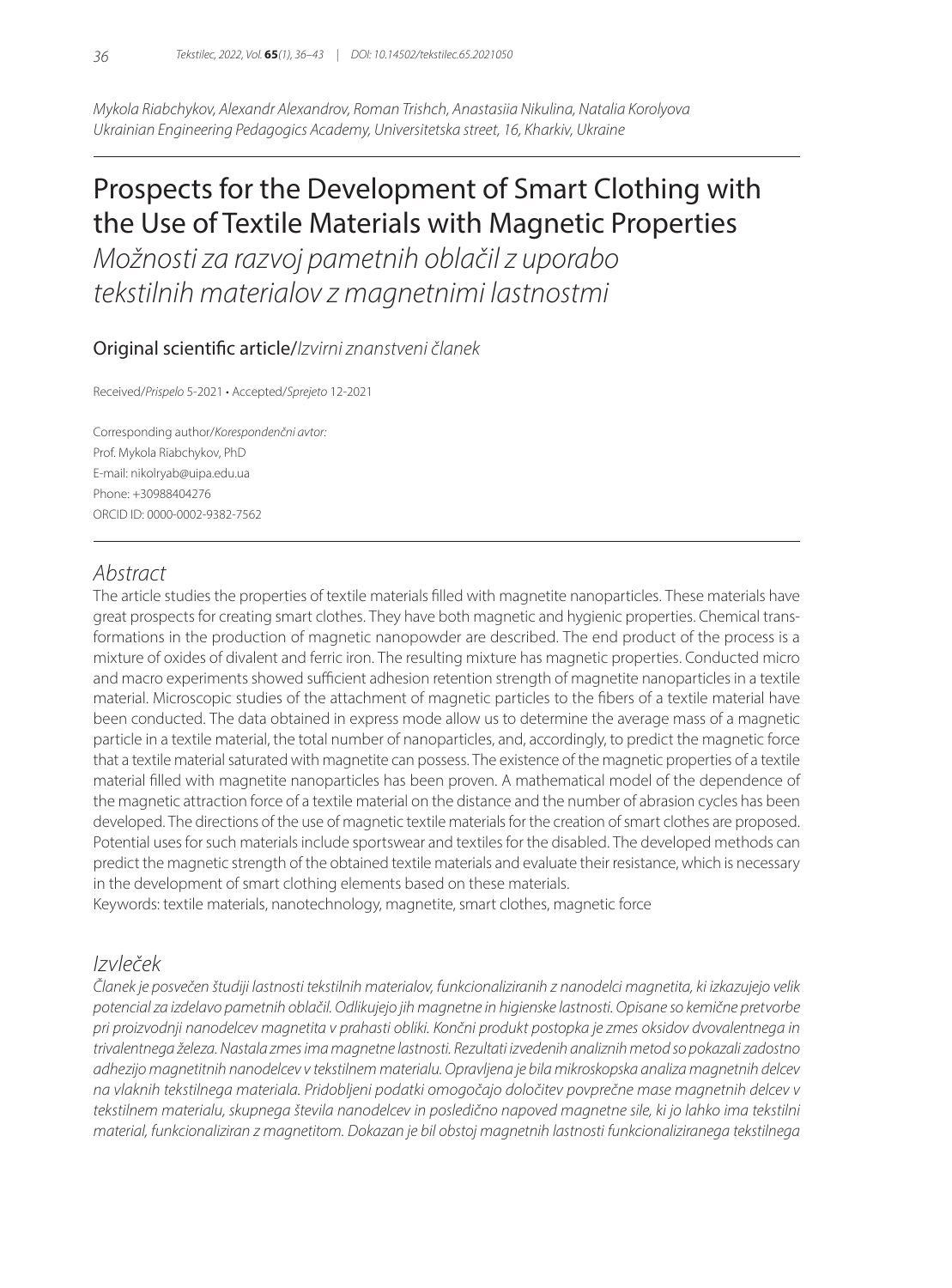*materiala. Razvit je bil matematični model odvisnosti magnetne privlačne sile tekstilnega materiala od razdalje in števila ciklov drgnjenja. Predlagane so usmeritve za uporabo magnetnih tekstilnih materialov za izdelavo pametnih oblačil. Potencialne uporabe takšnih materialov so športna oblačila in tekstil za invalide. Z razvitimi metodami lahko predvidimo magnetno moč proizvedenih tekstilnih materialov in ocenimo njihovo obstojnost, kar je potrebno pri razvoju pametnih oblačil, ki temeljijo na teh materialih.*

*Ključne besede: tekstilni material, nanotehnologija, magnetit, pametna oblačila, magnetna sila*

#### 1 Introduction

The trend of developing and creating smart clothes and smart materials is quite pronounced across the world. In some cases, the development of such clothing is based on traditional textile materials. At the same time, materials with new properties that allow you to create clothes of a new level constantly appear in the world. In [1], fabrics with the properties of electrical conductivity are considered, and in [2], materials with controlled thermal conductivity are developed.

In many cases, the creation of new textile smart materials is associated with modern nanotechnology. Articles [3, 4] substantiate the active development of textile materials using innovative nanotechnologies both in the production of such materials and in the direction of their finishing.

A large place is occupied by metal nanoparticles, which give the materials various properties in the process of creating textile materials with new properties. In [5], zinc oxide nanoparticles were proposed to be used as chemical protective materials, while the efficiency was recognized as being quite high during photocatalytic degradation.

The article [6] states that homogeneous nanoparticles of TiO<sub>2</sub> and SiO<sub>2</sub> can be useful for developing methods of protection against ultraviolet radiation for various substrates, including textile ones.

One of the applications of such materials is to protect against ultraviolet radiation, which has a negative effect on the human body [7]. The work [8] shows the process of metallizing textile materials with metal nanoparticles in order to protect a person from electromagnetic radiation.

A series of data indicates that the filling of textile materials with nanoparticles has a significant antimicrobial effect. According to various data, such an effect can be exerted by silver and copper nanoparticles upon their modification of textile fibers [9]. Also, the results on the deposition of zinc dioxide nanoparticles for antimicrobial finishing of cotton fabric [10] are known.

The article [11] shows the use of metallic nanomaterials in imparting antimicrobial properties to textiles. Adhesive and protective properties were investigated. The test results showed that the nanoparticle coated fibers had high antibacterial activity. A number of studies consider the use of magnetite nanoparticles [12], which in addition to magnetic and protective properties, also have bacteriostatic properties [13] as a prospect.

The introduction of such materials into modern smart technologies is hampered by the absence of regularities in their properties, which, in turn, is constrained by the complexity of micro-researching nanomaterials. In [14–15], express methods for studying nanomaterials based on mathematical modeling of their dispersion are substantiated.

The aim of this work is to substantiate the laws of magnetic properties in textile materials containing magnetite nanoparticles based on statistical micrometric studies through the process of modeling the real magnetite content in textile fibers.

The obtained results will allow us to develop smart materials with new qualities, which, in addition to the properties of antimicrobial and electromagnetic protection, will have magnetic qualities which will significantly expand the scope of their application [16–17].

## 2 Methodology

The device is based on a glass reactor for the synthesis of substances 1 (Figure 1). Above the reactor (1) filled with solution (2), an asynchronous motor (4) is fixed and a glass mixer (3) is connected to it. Given the low mechanical properties of the mixer and the need to prevent unwanted vibrations, the mixer passes through an additional bearing (5). The speed of the motor is regulated by a transformer. The process is carried out in a chemical cabinet with the suction of unwanted substances. Aqueous mixtures of ferrous sulfate and ferric chloride are mixed in the reactor.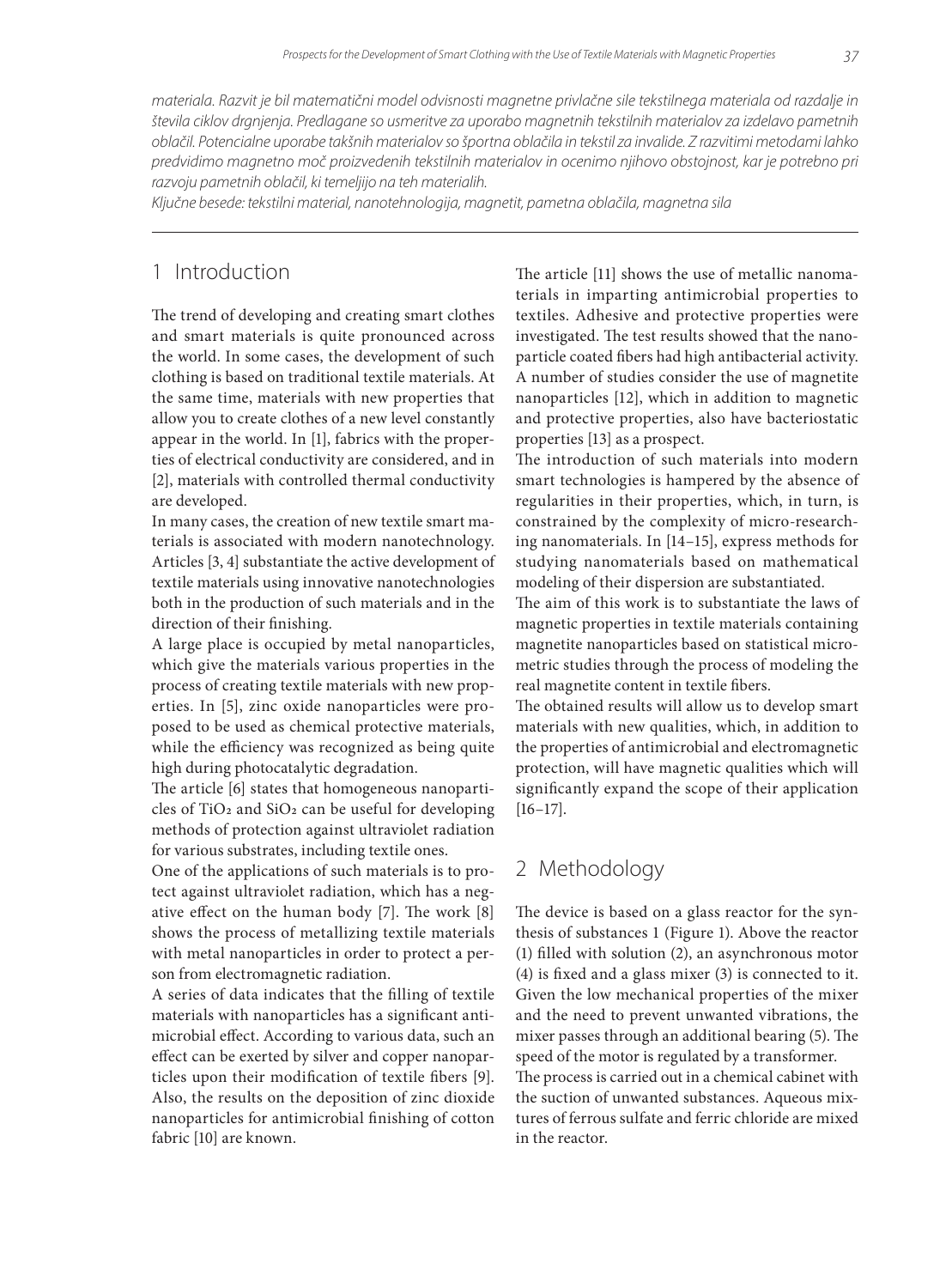

*Figure 1: Device for mixing the solution for the preparation of magnetite*

Legend:  $1$  – reactor  $2$  – solution  $3$  – glass mixer  $4$  – asynchronous motor 5 – bearing 6 – thermal insulator 7 – solution of ammonia 8 – dispenser 9 – drops of ammonia

The reactor is covered by a thermal insulator. Above the reactor, a vessel with a solution of ammonia (7) is situated. Through the dispenser (8), the liquid is fed in drops (9) into the reactor hole.

Continuous stirring is performed. Samples are constantly taken until an alkaline environment is achieved.

The reactions that occur can be represented as:

 $FeSO_4 + 2 NH_4OH \rightarrow FeO + (NH_4)_2SO_4$  (I)

 $FeCl<sub>3</sub> + NH<sub>4</sub>OH<sub>3</sub>Fe(OH)<sub>3</sub> + (NH<sub>4</sub>)<sub>3</sub>Cl$  (II)

$$
2 \text{Fe(OH)}_3 \rightarrow \text{Fe}_2\text{O}_3 + \text{H}_2\text{O} \tag{III}.
$$

The finished product of our process is a mixture of oxides of ferrous and trivalent iron. The resulting mixture has magnetic properties. Raising a magnet to the vessel forms a characteristic profile of the location of the particles (Figure 2). The most probable reason for the curvature of the distribution profile is the different particle size. According to our hypothesis, the deviation of the profile from the line shows the deviation of particle sizes from the mean value. The resulting distribution is almost normal.

The final product was obtained using a device for vacuum filtration (Figure 3). This device consist-



*Figure 2: Demonstration of magnetic properties of magnetite nanoparticles*



*Figure 3: Device for vacuum filtration of magnetite* Legend: 1 – vacuum pump 2 – Bunsen flask 3 – Buchner funnel

ed of a vacuum pump (1), a Bunsen flask (2) and a Buchner funnel (3).

Magnetite was applied to the fabric surface as a suspension of nano powder with a Fe3O4 content of 43% stabilized potassium oleate. After application to the material, the samples were squeezed, rinsed in cold water and dried. The strength of the nanopowder in the fibers of the material was checked by conducting abrasion tests of the samples and microscopic studies of the microfibers of the material were conducted.

## 3 Results and discussion

Magnetite impregnation of cotton textile material results in the appearance of magnetic properties. Micrometric studies of cotton fibers impregnated with magnetite nanoparticles demonstrate a rath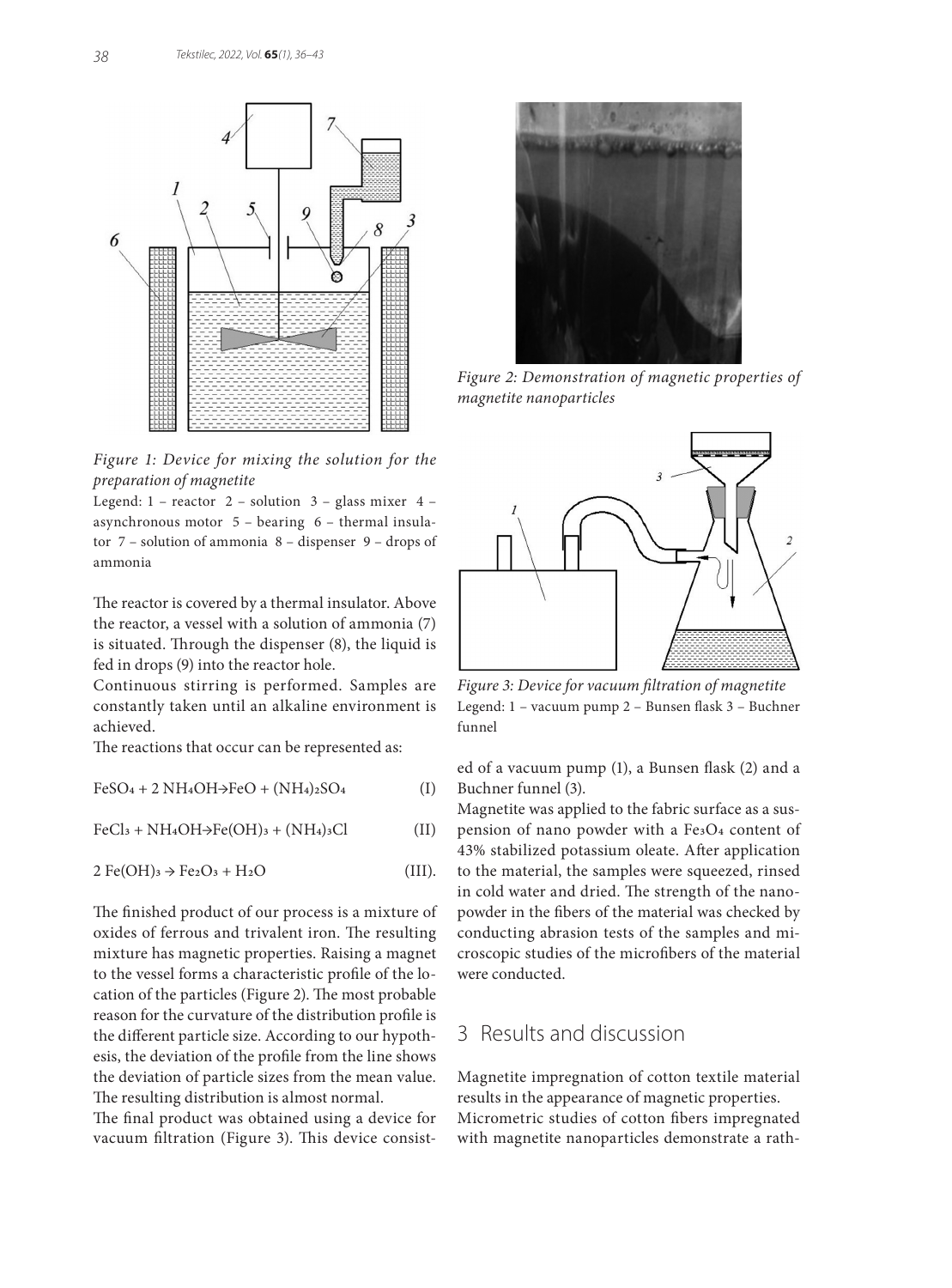er complex distribution of particles over the fibers (Figure 2). At the same time, significant adhesion of particles to fibers is observed. Unfortunately, an optical microscope under the conditions of rapid experiments does not make it possible to identify magnetite particles in the nanoscale range.

At the same time, these conditions make it possible to identify the initial branch of the particle size distri-<br>
At the same time, the same time, the same time, the particle size distribution curve. Based on the assumptions given in [15], the distribution of the dimensions of magnetic particles can be described by the equation 1 and a graph, shown in Figure 3:  $\sim$  shown in Figure 3:  $\sim$  shown in Figure 3:  $\sim$  shown in Figure 3:  $\sim$  shown in Figure 3:  $\sim$  shown in Figure 3:  $\sim$  shown in Figure 3:  $\sim$  shown in Figure 3:

$$
f(d) = \frac{\alpha}{\beta^{\alpha}} d^{\alpha-1} e^{-\left(\frac{d}{\beta}\right)^{\alpha}}
$$
 (1),

b are constants that show the dispersion intensity of nanoparticles. where *d* is the dimension of a magnetic particle, a and

shows the area available for observation in an opti $cal$  on obtained data in the microsize range  $\overline{C}$  allow the prediction of prediction of  $\overline{C}$  and  $\overline{C}$  and  $\overline{C}$  and  $\overline{C}$  and  $\overline{C}$  and  $\overline{C}$  and  $\overline{C}$  and  $\overline{C}$  and  $\overline{C}$  and  $\overline{C}$  and tribution according to the method described in the article [15]. *Figure 4: Cotton fabric fibers with magnetite Figure 4: Cotton fabric fibers with magnetite* In this case, the difference between Smik and Smax range (Figure 2) allow the prediction of the size disarticle [15].

termine the average mass of a magnetic particle in a textile material, the total number of nanoparticles,  $f(d)$ The data obtained in express mode allow us to deand, accordingly, to predict the magnetic force that a textile material saturated with magnetite can possess. Unfortunately, most of the magnetite particles deposited on the textile material have nanoscale and are not available for direct observation. Meanwhile, the technique described in [15] makes it possible to determine the real distribution based on the analysis of measurements in the optical range. In this case, the proportion of nanoparticles that fall into different size ranges, determined by the method of [15] is given in Table 1.

To reveal the magnetic properties of the obtained textile materials, an installation was used (Figure 4), in which a sample with a magnetic textile material (1) is located. The instrument is based on an electronic bal-*Figure 5: The distribution of magnetite particles on*  ance (2). The sample (1) is separated from the balance *the fibers of a textile material*



*Table 1: Particle size distribution*

| Particle size (nm) | $0 - 30$ | $30 - 60$ | $60 - 90$ | $90 - 1$<br>120 | $120 - 150$ | $150 - 180$ |
|--------------------|----------|-----------|-----------|-----------------|-------------|-------------|
| Relative number    | 0.18     | 0.26      | 0.21      | 0.15            | 0.1         | 0.04        |



*microparticles*

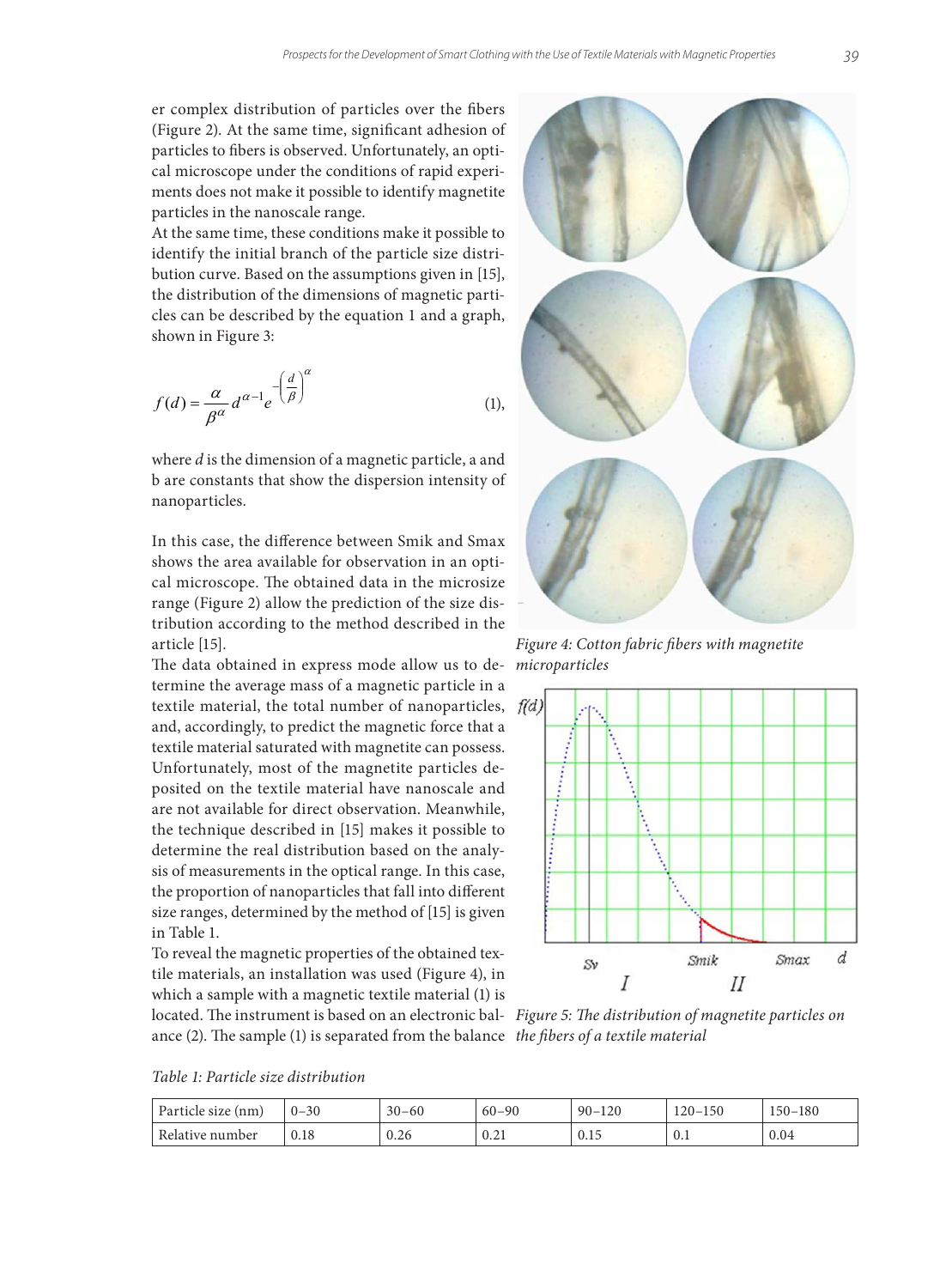using a magnetic insulator (3) to prevent the influence of magnetic fields on the balance readings. A permanent magnet (4) is fixed on the rack (5) above the balance. This device has the ability to change the distance between the magnet and the material *x*. The difference between the readings of the balance in a magnetic field and without it shows the magnetic force that acts on the textile material.

For the experiment, a sample of cotton material was taken with a surface density of 60−90 g/m2 with a size of  $10 \times 10$  cm (Figure 6).



Figure 6: Measuring the force of magnetic attraction Legend:  $1$  – textile material  $2$  – electronic balance  $3$  –  $\hbox{At zero value of x-h}$ magnetic insulator 4 – permanent magnet 5 – rack

Experiments with different saturations of textile material with magnetite nanoparticles were conducted. The distance from the magnet, as well as the content of nanoparticles in the material were exponent. Then, the function will take the changed. In addition, the retention resistance of the equation 3. nanoparticles in the textile material was measured. In this case, the material with deposited magnet-<br> $\int_{-h}^{\infty} \frac{x-h}{x} dx$ ite was subjected to cyclic abrasion, after which the  $F = a \cdot e^{-(h-1)}$ magnetic attraction force was measured.

Let us analyze the graph in Figure 7. When the magnet is removed from the material, the graph the magnet. asymptotically approaches zero. The exponential function (equation 2)

$$
f(x) = a \cdot e^{-b\left(\frac{h-x}{h}\right)}
$$
\n<sup>(2)</sup>  $dF$  <sup>(2)</sup>  $x - h^{-b\left(\frac{x-h}{h}\right)^2}$ 

the sample, *b* is the intensity of the decrease in force This derivative is zero for  $x = h$ . This corre with distance from the magnet, *h* is the distance to the condition of Figure 7. where *a* is the force corresponding to the weight of

the magnet at which the force of attraction corresponds to the weight of the sample.

In this function, the value of h determines the distance to the magnet at which the force of attraction corresponds to the weight of the sample (the material ceases to be a separate sample and sticks to the magnet), the value of b determines the intensity of the decrease, the value of a determines the value of the function. The value of h below the exponent in the denominator is entered to ensure that the argument is dimensionless.



*Figure 7: Changing the magnetic force of a textile sample from a distance*

served. The behavior of the function demonstrates At zero value of x-h, the maximum force of attraction of the textile material to the magnet is obthe extremum. Such behavior cannot be described by a simple exponent. To ensure this behavior, it is proposed to exponentiate the argument below the exponent. Then, the function will take the form of equation 3.  $\alpha$  a simple exponent. To ensure this behavior, it is proposed to exponent the to exponent the theory of  $\alpha$ 

$$
F = a \cdot e^{-b\left(\frac{x-h}{h}\right)^2} \tag{3}
$$

the magnet. where  $F$  is force of attraction of textile material to

To check the existence of an extremum, you can determine the derivative (equation 4). termine the derivative (equation 4). To check the existence of an extremum, you can de-

$$
\frac{dF}{dx} = -2 \cdot a \cdot b \frac{x - h}{h^2} e^{-b\left(\frac{x - h}{h}\right)^2}
$$
(4)

 $\sigma$  and  $\sigma$  and  $\sigma$  and  $\sigma$ the condition of Figure 7. This derivative is zero for  $x = h$ . This corresponds to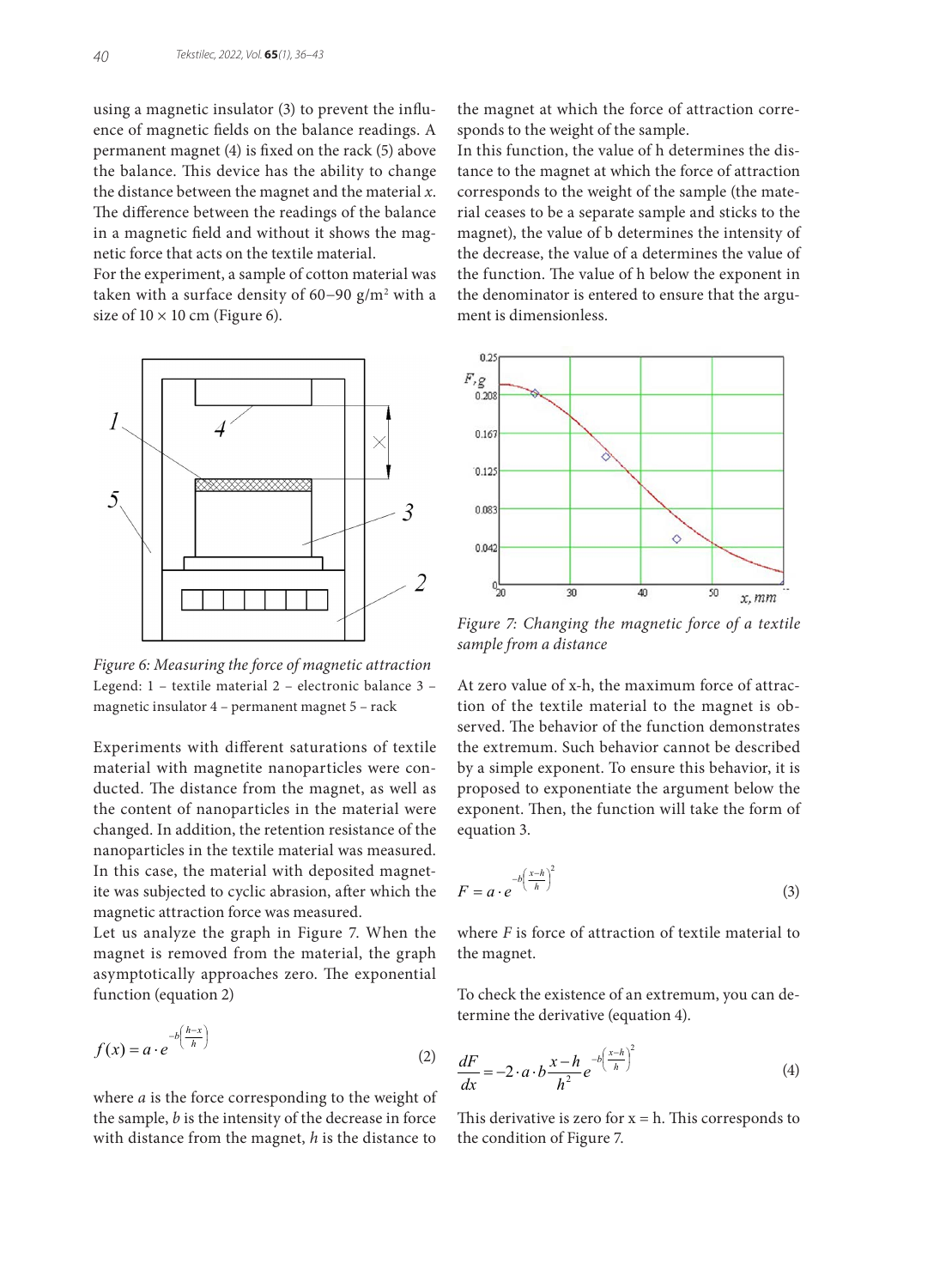The conducted studies of the magnetic properties showed the dependence on the saturation of the tissue with magnetite particles, the distance to the magnet, the number of cycles of friction between the tissue and the nanoparticles. The measurement results are shown in Figure 4.

The data in Figure 2 can be approximated by de- active influence pendence (equation 4). The data in Figure 2 can be approximated by dependence (equation 4).

$$
F = 0.23 \cdot e^{-0.74 \left(\frac{x-20}{20}\right)^2}
$$
 with active action. (4)

sample after ten, thirty and one hundred abrasions. It was shown that in the general case the magnetic force is determined by equation 5. Tests were carried out with the abrasion of a textile  $\qquad \qquad$ 

$$
F = a \cdot e^{-b\left(\frac{x-20}{20}\right)^2}
$$
\n<sup>(5)</sup>

from the experimental dependences in Figure 5. The values included in this expression can be found

As a result, the dependence of the magnetic force on the number of abrasions can be determined by the expression (6).  $\mathcal{L}_{\text{F}}$ 

$$
F = 0,115 \cdot \left(1 + e^{-\frac{n}{30}}\right) \cdot e^{-\left[0,74 + 0,19\left(1 - e^{-\frac{n}{25}}\right)\right] \left(\frac{x - 20}{20}\right)^2}
$$
(6)

net can be used in the process of designing special nanomaterials to the surface of pile mat clothing. clothing. This value of the force of attraction to the mag-

In previous publications [16], we proved the bacteriostatic properties of textile materials filled with nanoparticles. In this work [18], directions for creating smart clothes based on metamaterials are proposed. The existing proposals for the development of smart clothes [19] do not provide for the active influence of clothes on a person. The use of magnetic textile materials based on magnetite nanoparticles makes it possible to create smart clothes



*Figure 9: Movement of a magnetic textile material in an alternating magnetic field*

 $F = 0.115 \cdot |1 + e^{-30}| \cdot e^{-1}$  (Figure 9). This dy-In the case of an alternating magnetic field, the magnetic textile material acquires the ability to namic allows for a massaging or other movement to provide comfort, which can be beneficial for athletes [20] or sick people. Application of magnetic nanomaterials to the surface of pile materials are shown in Figure 10.



*Figure 8: Parameter "a" and "b" change based on the number of abrasions*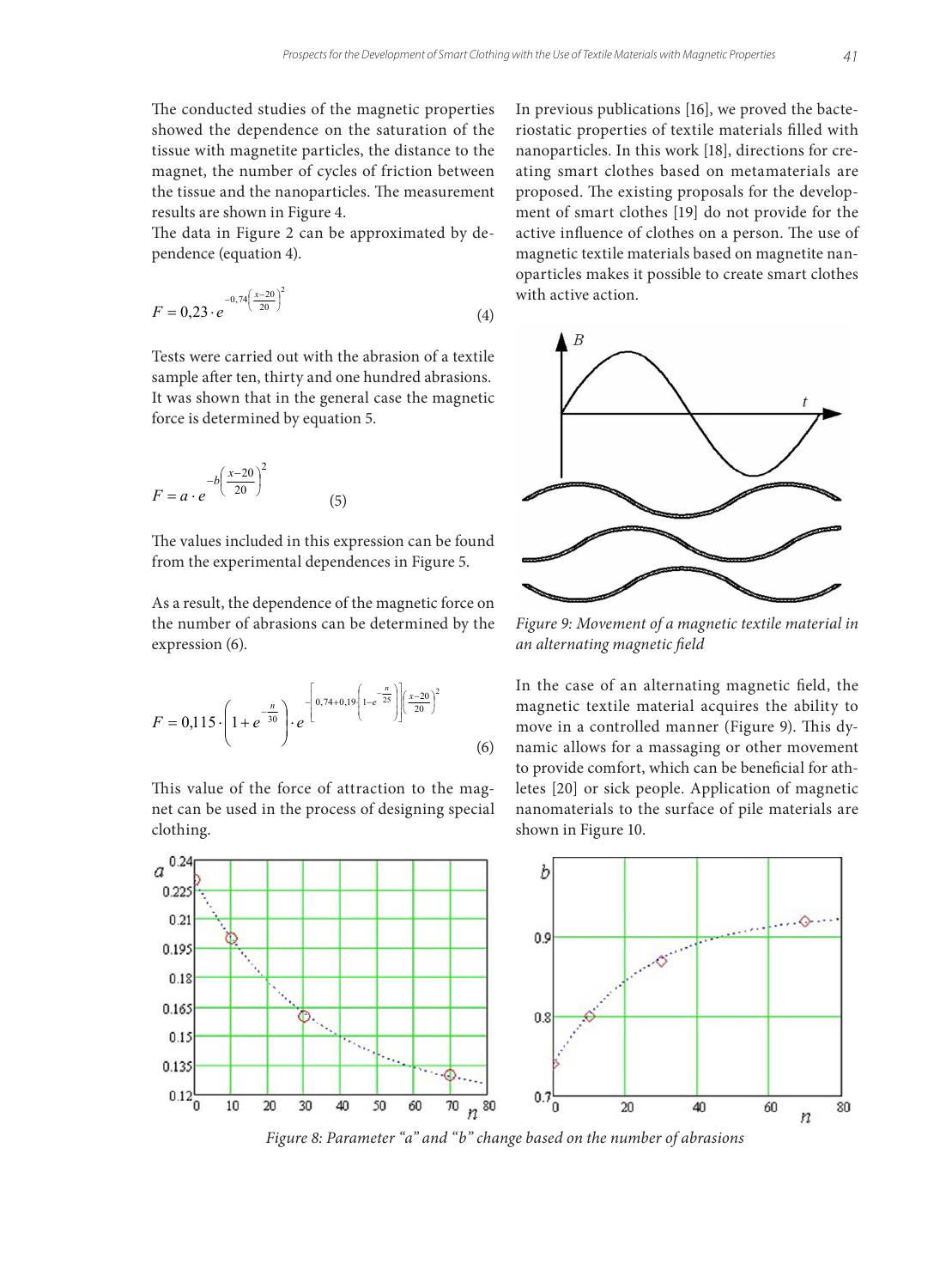

*Figure 10: Magnetic pile materials in an alternating magnetic field*

In the case of using pile magnetic materials, it becomes possible to localize the body in an arbitrary place to create a treatment effect or comfort.

#### 4 Conclusion

Textile material filled with nanoparticles of magnetite has great prospects for creating smart clothes. The resulting materials, in addition to magnetic properties, have a hygienic and disinfecting effect. A mixture of oxides of ferrous and ferric iron in the form of nanoparticles has good adhesion to the fibers of the textile material. An express method for predicting the statistical distribution of magnetite nanoparticles in a textile material based on observation data is proposed. The developed methods can predict the magnetic strength of the obtained textile materials and evaluate their resistance, which is necessary when developing smart clothing elements based on these materials.

According to our observations, the mechanical properties of the textile material changed insignificantly after the application of magnetic nanopowder. The resistance to retention of magnetic nanoparticles increases significantly over time and after 2–3 days abrasion is almost not observed. We believe that the kinetics of changes in the retention resistance of nanoparticles in a textile material requires further study.

In addition, our preliminary studies described in [17] demonstrate the bacteriostatic properties of magnetic textiles, which will further prove the rationality of its use in smart clothing.

#### References

- 1. BARABÁŠ, J., BALOGOVÁ, Ľ., GÁLA, M., BABUŠIAK, B. Conductive paths and influence of theirinterconnection on tranmission of electric signal in smart clothing. *Vlákna a textil*, **24**(4), 2017, 9–14.
- 2. ROGALE FIRŠT, Snježana, ROGALE, Dubravko, NIKOLIĆ, Gojko Intelligent clothing: first and second generation clothing with adaptive thermal insulation properties. *Textile Research Journal,* 2018, 88(9), 2214–2233, doi: 10.1177/0040517517718190.
- 3. MAGNI, A. Nanotechnologies and the textile industry: the future is upon us. *Tinctoria*, 2004, **101**(10), 60–61.
- 4. YEZHOVA, O.V. Prognosing development of textile nanotechnologies. *Vlákna a textil*, 2017, **24**(4), 66–69.
- 5. HAN, Y., OBENDORF, S.K. Reactivity and reusability of immobilized zinc oxide nanoparticles in fibers on methyl parathion decontamination. *Textile Research Journal*, 2016, **86**(4), 339–349, doi: 10.1177/0040517515596935.
- 6. ZHANG, M., XIE, W., TANG, B., SUN, L., WANG, X. Synthesis of TiO<sub>2</sub>&SiO<sub>2</sub> nanoparticles as efficient UV absorbers and their application on wool. *Textile Research Journal*, 2017, **87**(14), 1784–1792, doi: 10.1177/0040517516659375.
- 7. VLASENKO, V., SMERTENKO, P., BEREZNEN-KO, S., ARABULI, S. Synthesis of metals nano-particles in the porous structure of textiles for UV-shielding. *Vlákna a textil*, 2017, **24**(4), 30–33.
- 8. DIACHOK, T., BEREZNENKO, S., YAKYM-CHUK, D., ALEKSANDROV, M. Development of equipment for complex man protection from artificial non-ionizing EMR. *Vlákna a textile*, 2019, **26**(2), 9–13.
- 9. GUTAROWSKA, B., STAWSKI, D., SKÓRA, J., HERCZYŃSKA, L., PIELECH-PRZYBYLSKA, K. PLA nonwovens modified with poly(dimethylaminoethyl methacrylate) as antimicrobial filter materials for workplaces. *Textile Research Journal*, 2015, **85**(10), 1083–1094, doi: 10.1177/0040517514559581.
- 10. KAR, T.R., SAMANTA, A.K., SAJID, M., KAWARE, R. UV protection and antimicrobial finish on cotton khadi fabric using a mixture of nanoparticles of zinc oxide and poly-hydroxy-amino methyl silicone. *Textile*